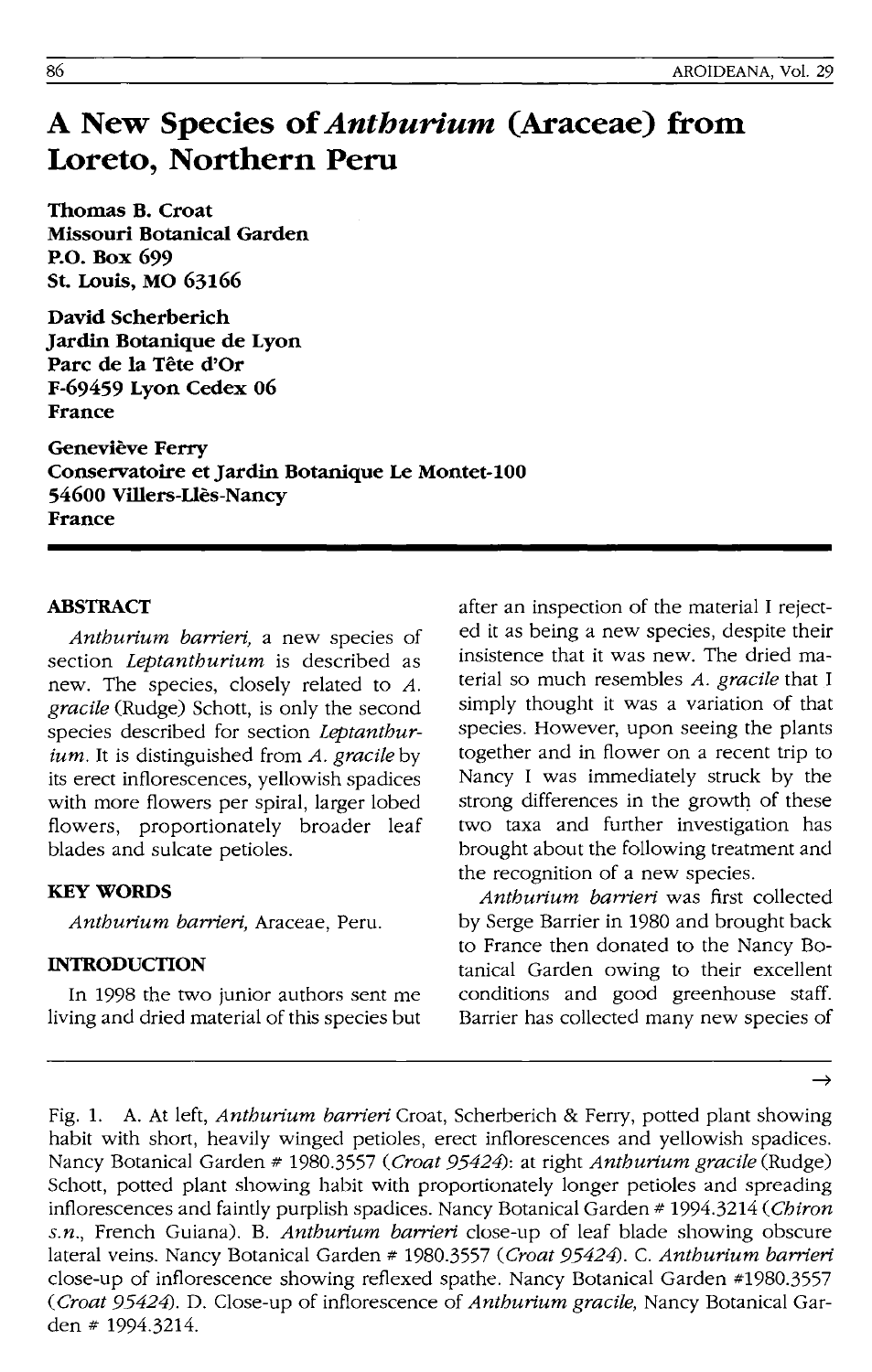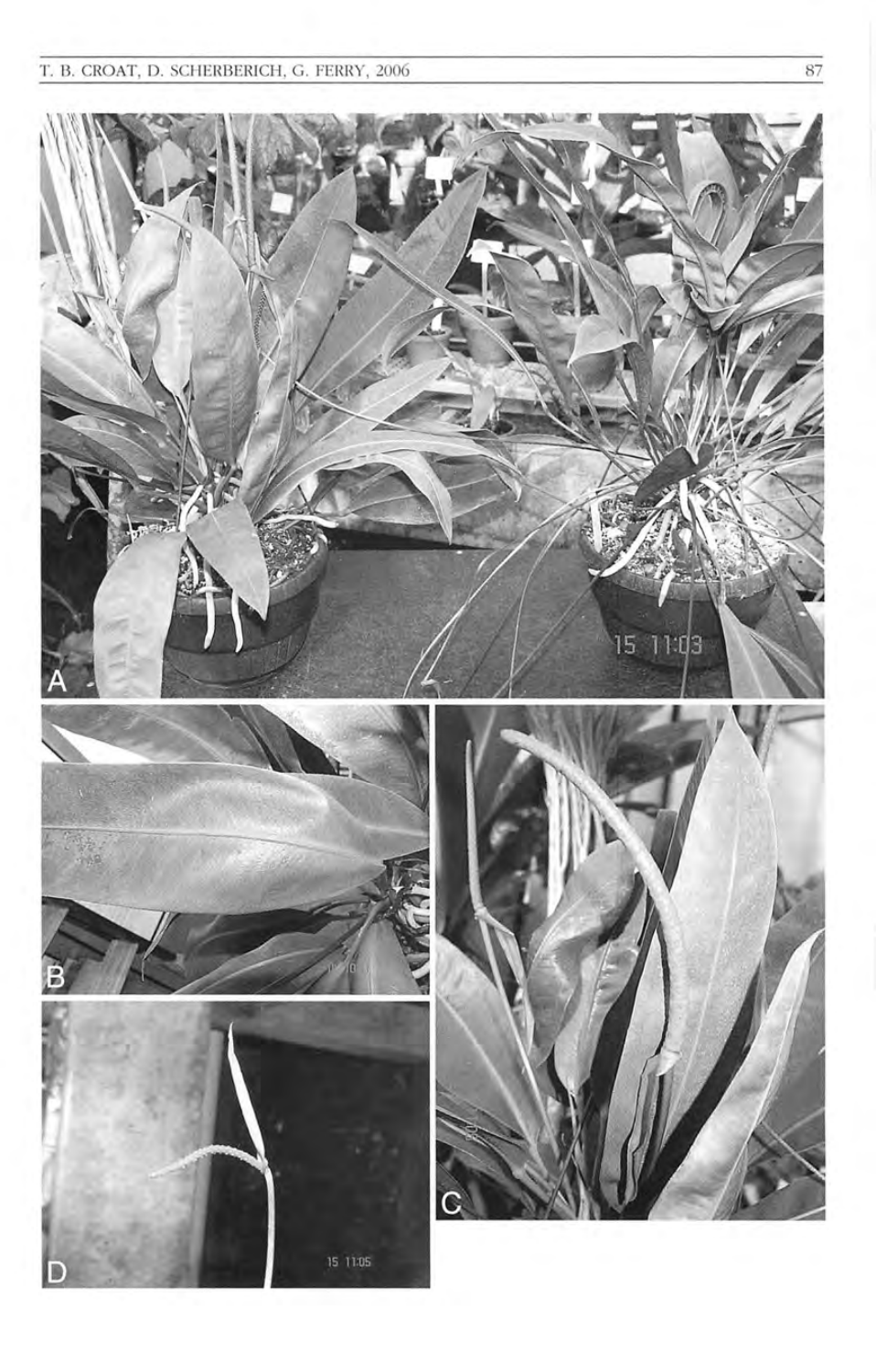Araceae and the staff at Nancy, especially Madame Geneviève Ferry, has kept these collections alive since the early 1980s. Along with David Scherberich, the catalyst for active aroid research at Nancy, she has accumulated many living collections from other collectors [including Scherberich, JOsef Bogner, Patrick Blanc (French Guiana, Indonesia, Thailand), Marc Pignal & Franck Lechat (Brazil) and Guy Chiron (French Guiana)].

*Anthurium barrieri* Croat, Scherberich & Ferry **sp. nov.** Type: PERU. Loreto: Colonia Pebas, N of Pebas, along trail between Río Amazonas and Río Putumayo, 4°39'S, 71°54'30"W, 130 m elevation, collected by Serge Barrier in 1980, voucher prepared 15 July, 2005 from living plant Nancy # 1980.3557, Croat 95424 (holotype, NCY-006677; isotypes, B, COL, F, K, LYJB, M, MO, NY, P, QCNE, US, USM, VEN)

Planta epiphytica; internodia brevia, 1.5 cm diam.; cataphylla 6-10.5 cm longa, persistens intactum; petiolus 6.5-10.5 cm longus, vaginatus 3/3-3/4 longitud; nervis primariis lateralibus ca. 15-20 utroque, obscura; pedunculus 18-30 cm longus; spatha viridis, 8.5-13 cm longa, 1.2-2.0 cm lata; spadix 10.5-14 cm longus, (3-)4-7 mm diam., sessilis, flavidus; bacca aurantiacus-ruber, latae obovoideus, 6-8 mm longa,  $5-7 \times 7-9$  mm diam.

Epiphyte; STEM internodes short, 1.5 cm diam.; roots gray to whitish, to 16 cm long, 5-8 mm diam.; **cataphylls** 6-10.5 cm long, turning reddish brown, persisting intact, erect. LEAVES with **petioles** 6.5- 10.5 cm long, 4-6 mm diam, sharply and deeply sulcate, subcoriaceous, dark green and matte above, slightly paler and matte below, sheathing (0.37-)0.52-0.60 (averaging 0.53) its length; sheath 4.0-6.5 cm long, the margins pale green; **blades** oblong-elliptic to narrowly ovate-elliptic, 25- 30 cm long, 3-5 cm wide; **midrib** prominently raised, weakly paler and acute to bluntly acute above, bluntly acute and paler below with an acute medial rib toward the base; **primary lateral veins** obscure on both surfaces, ca. 15-20 per side, scarcely or not at all raised, concolorous; collective veins moderately obscure, arising from the base, irregular, 3-6 mm from margin; minor veins obscure. INFLORES-CENCE stiffly erect at anthesis; peduncle 18-30 cm long (averaging 28.7 cm), 3.5-4 mm diam., medium green, semiglossy, sometimes acutely angular with several smaller ribs on either side near the apex; **spathe** medium green, weakly glossy inside, slightly glossier outside, 8.5-13 cm long, 1.2-2.0 cm wide, the margins turned under and sometimes tinged violet-purple, narrowly long-acuminate at apex with only the midvein clearly visible, subcordate and clasping peduncle at base; **spadix** 10.5-14 cm long, (3-)4-7 mm diam., sessile, straight, pale yellow to yellowish green or brownish yellow green, semiglossy; **flowers** 3-4 visible per spiral, 5- 7(-9) mm long, 4-6 mm wide, prominently 4-lobed; tepals shield-shaped, 3.1-3.5 mm wide, the inner margin broadly rounded, outer margin 4-sided, both the sides parallel and perpendicular to the spiral, jaggedly sigmoid; pistils 1.3-1.5 mm long, 0.85-0.90 wide; stamens barely emergent, positioned at the margin of the tepals at anthesis, yellowish, 0.75 mm long and

Fig. 2. Anthurium barrieri Croat, Scherberich & Ferry, Nancy Botanical Garden # 1980.3557 (Croat 95424). A. Close-up of stem, petioles and whitish roots. B. Close-up of infructescence showing red berries that are often somewhat elongated in the direction of the axis. Each grid represents 1 cm. D. Close-up of obovoid berry showing stamens attached at base. Each square represents 1 mm. E. Fresh seed showing the gelatinous appendages on both ends of the seed. Each grid of inset equals 1 mm. C. Anthurium *gracile* Nancy Botanical Garden #1994.3214, Close-up of infructescence.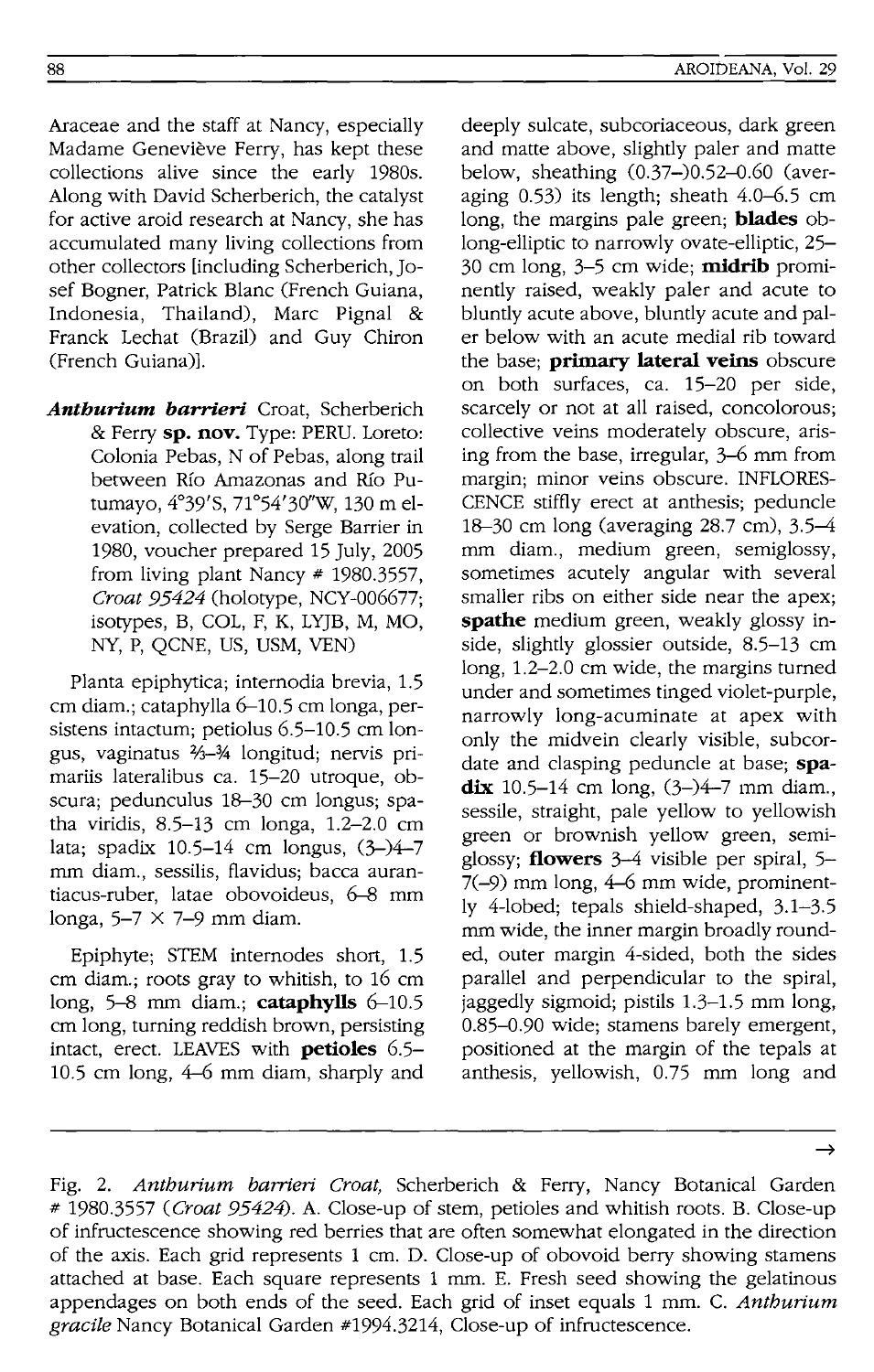